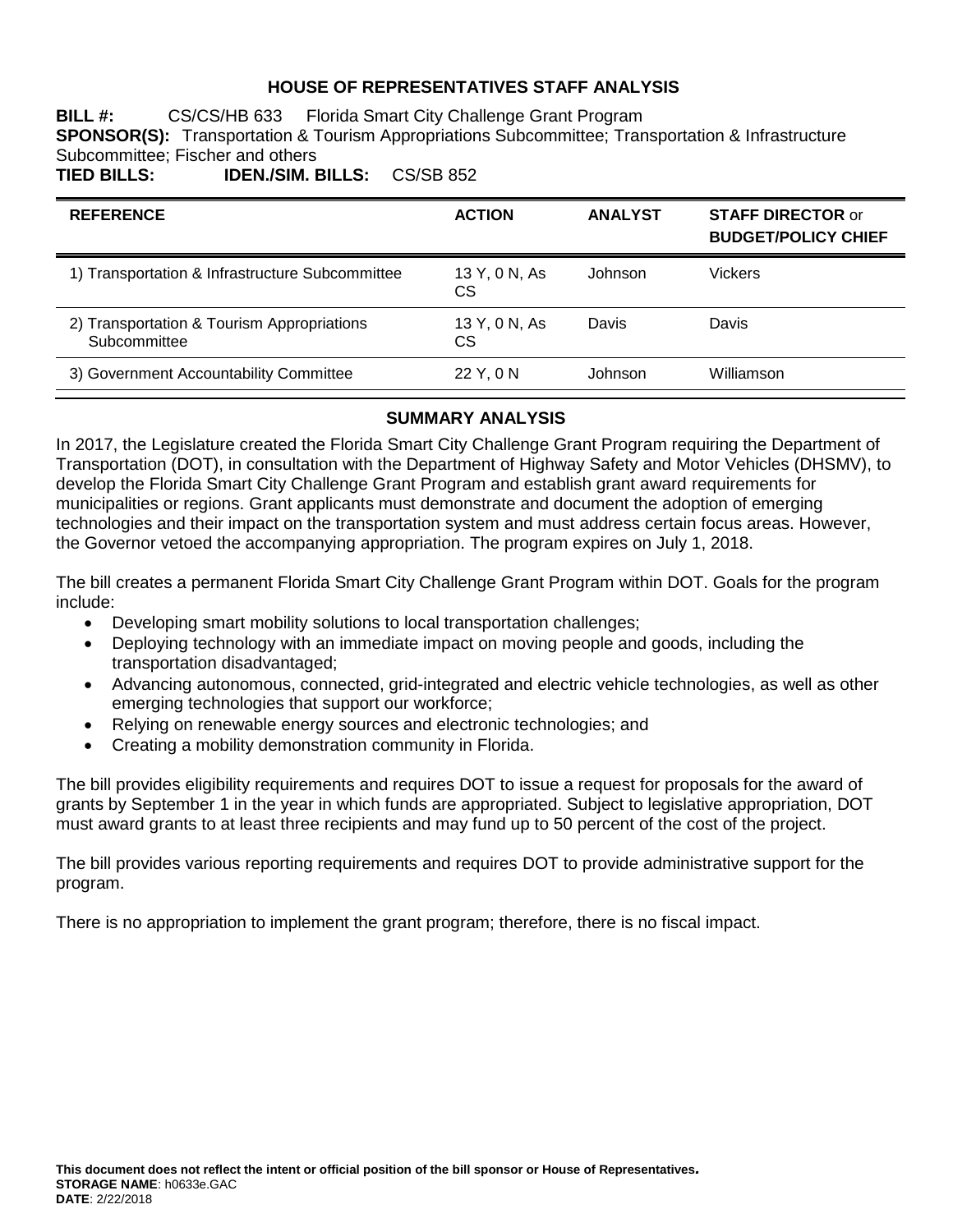### **FULL ANALYSIS**

## **I. SUBSTANTIVE ANALYSIS**

## A. EFFECT OF PROPOSED CHANGES:

#### **Current Situation**

#### Federal Program

The United States Department of Transportation (USDOT) launched a Smart City Challenge in December 2015. The challenge asked mid-sized cities "to develop ideas for an integrated, first-of-itskind smart transportation system that would use data, applications, and technology to help people and goods move more quickly, cheaply, and efficiently."<sup>1</sup> USDOT committed up to \$40 million to one winning city.<sup>2</sup> The USDOT received 78 applications from cities across the United States, including the following cities in Florida: Jacksonville, Miami, Orlando, St. Petersburg, Tallahassee, and Tampa.<sup>3</sup>

Columbus, Ohio won the challenge by proposing "a comprehensive, integrated plan addressing challenges in residential, commercial, freight, and downtown districts using a number of new technologies, including connected infrastructure, an integrated data platform, autonomous vehicles, and more."<sup>4</sup> USDOT then worked with seven finalists to further develop the ideas proposed by the cities and, in October 2016, announced an additional \$65 million in grants to support advanced technology transportation projects.<sup>5</sup>

#### State Law

In 2017, the Legislature created the Florida Smart City Challenge Grant Program<sup>6</sup> and appropriated \$325,000 for the program.<sup>7</sup> However, the Governor vetoed the appropriation.

The 2017 act required the Department of Transportation (DOT), in consultation with the Department of Highway Safety and Motor Vehicles (DHSMV), and subject to appropriation, to develop the Florida Smart City Challenge Grant Program and establish grant award requirements for municipalities or regions for the purpose of receiving grant awards. Grant applicants must demonstrate and document the adoption of emerging technologies and their impact on the transportation system and must address at least the following focus areas:

- Autonomous vehicles:
- Connected vehicles:
- Sensor-based infrastructure;
- Collecting and using data;
- Electric vehicles, including charging stations; and
- Developing strategic models and partnerships.<sup>8</sup>

The grant program goals include, but are not limited to:

- Identifying transportation challenges and identifying how emerging technologies can address those challenges.
- Determining the emerging technologies and strategies that have the potential to provide the most significant impacts.

 $\overline{a}$ 

<sup>&</sup>lt;sup>1</sup>See USDOT website available at: https://www.transportation.gov/smartcity. (Last visited February 14, 2018). 2 *See* USDOT website available at:

https://www.transportation.gov/sites/dot.gov/files/docs/Smart%20City%20Challenge%20Lessons%20Learned.pdf. (Last visited February 14, 2018).

<sup>&</sup>lt;sup>3</sup> See USDOT website available at: https://www.transportation.gov/smartcity/visionstatements/index (Last visited February 14, 2018). 4 *See* USDOT website available at: https://www.transportation.gov/smartcity/winner. (Last visited February 14, 2018).

<sup>5</sup> *See* USDOT website available at: https://www.transportation.gov/smartcity/what-comes-next (Last visited February 14, 2018).

<sup>6</sup> Chapters 2017-42 and 2017-71, L.O.F.

<sup>&</sup>lt;sup>7</sup> Proviso language to Specific Appropriation 1869 (2017).

<sup>&</sup>lt;sup>8</sup> Section 316.0898(1), F.S.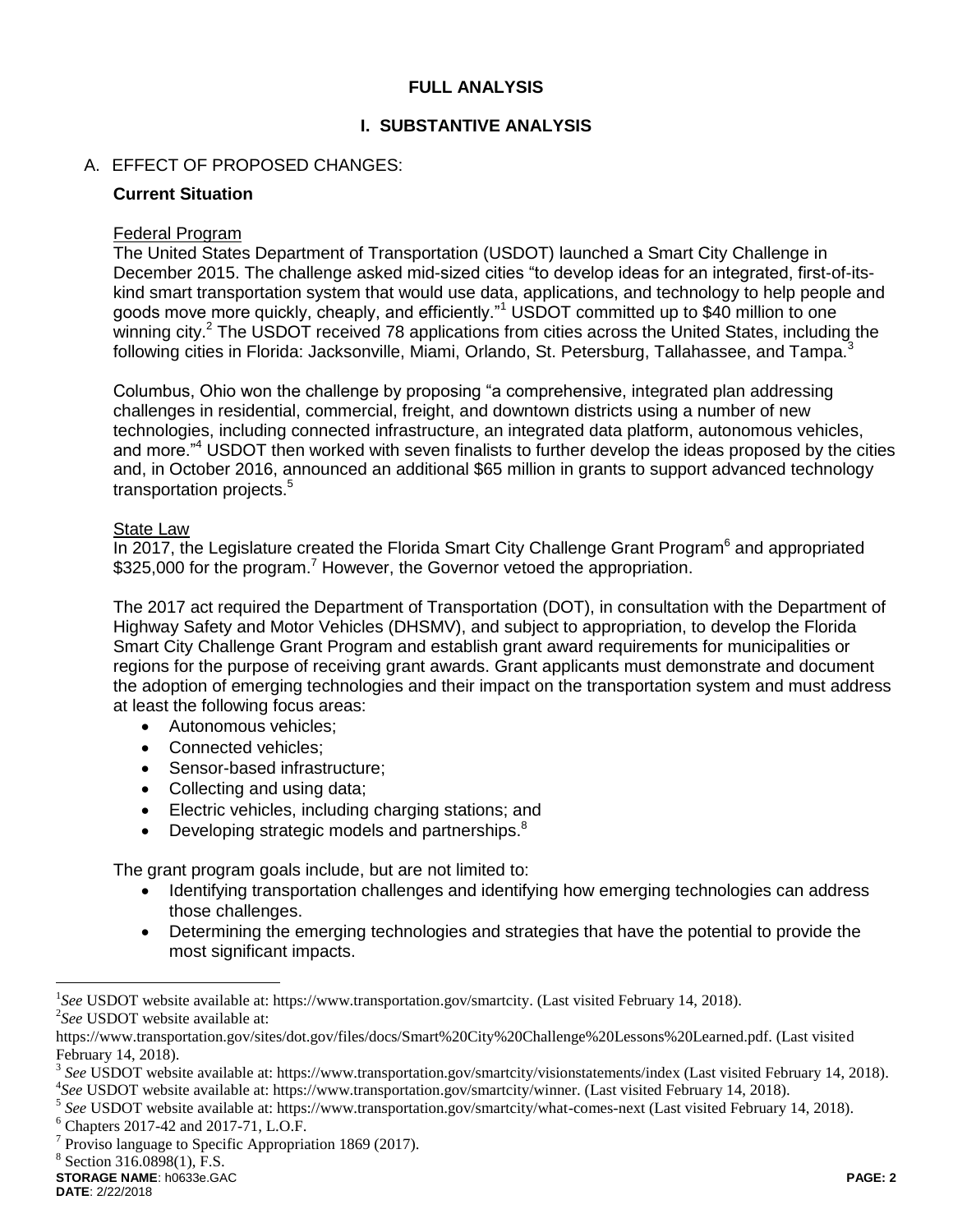- Encouraging municipalities to take significant steps to integrate emerging technologies into their day-to-day operations.
- Identifying the barriers to implementing the grant program and communicating those barriers to the Legislature and appropriate agencies and organizations.
- Leveraging the initial grant to attract additional public and private investments.
- Increasing the state's competitiveness in the pursuit of grants from the USDOT, United States Department of Energy, and other federal agencies.
- Committing to the continued operation of programs implemented in connection with the grant.
- Serving as a model for municipalities nationwide.
- Documenting the costs and impacts of the grant program and lessons learned during implementation.
- **IDENTIFY IDENTIFY IDEOTAT IS NOTE IDEDED** in that will demonstrate local or regional economic impact.<sup>9</sup>

DOT was required to develop eligibility, application, and selection criteria for the receipt of grants and a plan for the promotion of the grant program to municipalities or regions of this state as an opportunity to compete for grant funding, including the award of grants to a single recipient and secondary grants to specific projects of merit within other applications. DOT may contract with a third party that demonstrates knowledge and expertise in the focuses and goals of the program to provide guidance in the development of the requirements of the program.<sup>10</sup>

On or before January 1, 2018, DOT was required to submit the grant program guidelines and plans for promotion of the grant program to the Governor, the President of the Senate, and the Speaker of the House of Representatives.<sup>11</sup>

While the Governor vetoed the appropriated funds, the program remains in statute; however, the program expires by its own terms on July 1, 2018.

# **Proposed Changes**

The bill creates a permanent Florida Smart City Challenge Grant Program within DOT.

### **Definitions**

The bill defines the following terms:

- "Grid-integrated vehicle" means a motor vehicle that has the ability for two-way power flow between the vehicle and the electric grid and the communications hardware and software that allows for external control of battery charging and discharging.
- "Matching funds" means in-kind services, goods, equipment, or other noncash contributions calculated at the fair market value.

### Program Goals

The program's goals include, but are not limited to:

- Providing opportunities to municipalities and other regions of the state to develop innovative smart mobility solutions to local transportation challenges.
- Deploying smart city technology that has an immediate impact on the safe and efficient movement of people and goods within municipalities and other regions of the state.
- Advancing autonomous, connected, grid-integrated, and electric vehicle readiness and deployment throughout the state.
- Providing enhanced education and workforce development opportunities by deploying emerging technologies that support the state's future workforce.

 $\overline{a}$ 

<sup>9</sup> Section 316.08098(2), F.S.

 $10$  Section 316.08098(3), F.S.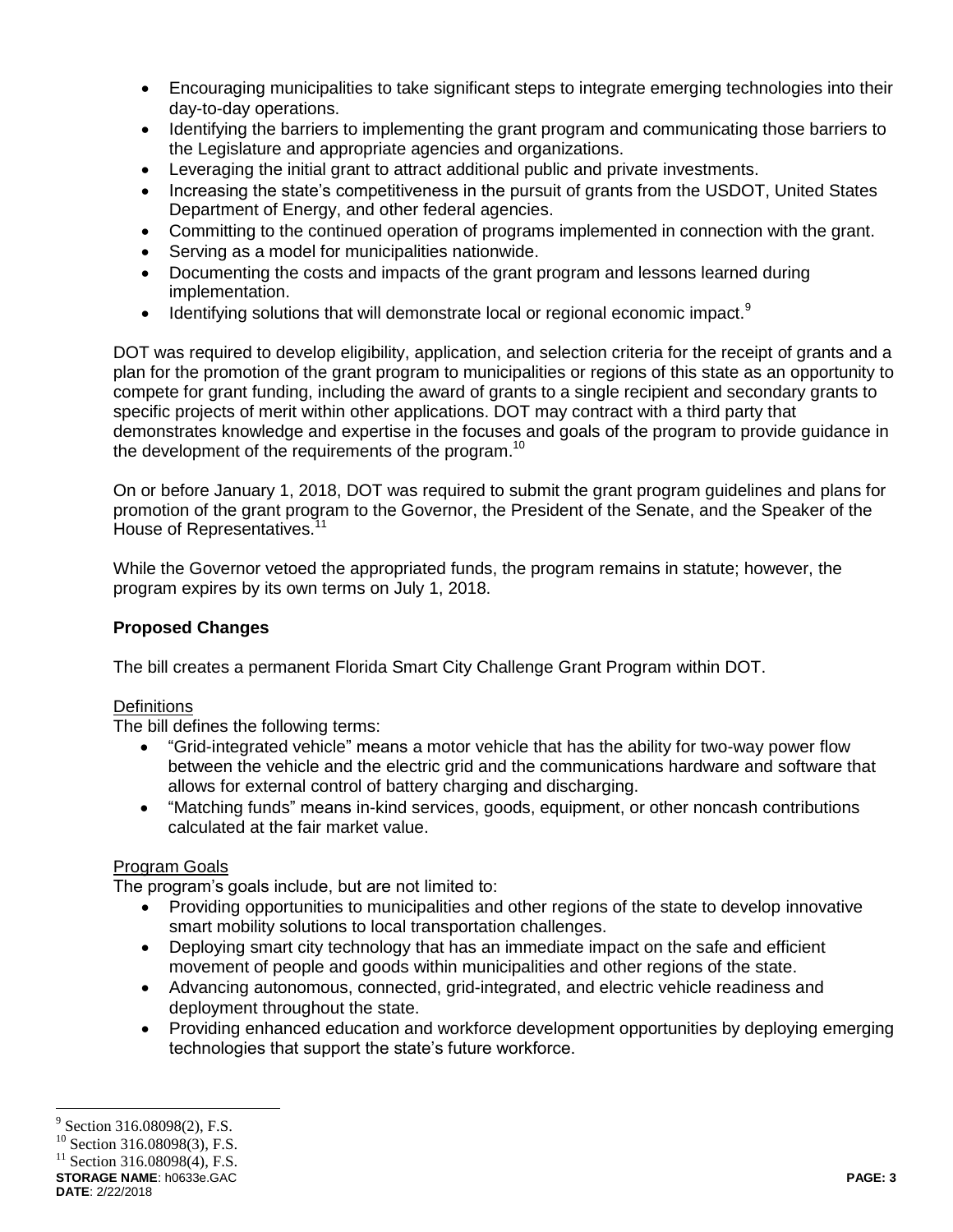- $\bullet$  Meeting mobility needs of residents of this state, particularly transportation disadvantaged<sup>12</sup> persons by increasing access to and convenience of transportation within municipalities and other regions of the state.
- Facilitating the efficient movement of freight within the state, especially in and around airports and seaports.
- Supporting the reduction of fossil fuel consumption by relying on renewable energy sources and electronic technologies.
- Creating a smart mobility demonstration community in the state that serves as a model for municipalities and other regions nationwide.

#### Eligibility Requirements

The following entities may apply to DOT for a grant to fund projects under the Florida Smart City Challenge Grant Program:

- A state, county, municipal, regional, or other agency that is responsible for the movement of persons, goods, or services within a defined geographical region, including an entity created pursuant to Chs. 343, 348, or 349, F.S.<sup>13</sup>
- A metropolitan planning organization (MPO)<sup>14</sup> or transportation planning organization (TPO). Each entity responsible for deploying or operating the project on behalf of a MPO or TPO must submit a letter to DOT detailing its commitment to the implementation, operation, and maintenance of the project.
- A state university.

A grant application must have in place a plan or framework for the implementation of the proposed project in at least one of the following categories:

- Autonomous vehicle deployment or demonstration.
- Connected vehicle technology deployment.
- Shared mobility services innovation and deployment.
- Acceleration of the use for plug-in electric vehicles and electric charging infrastructure, including deployment of grid-integrated vehicles.

### Proposals

By September 1 in the year in which funds are appropriated, DOT must issue a request for proposals for the award of a Florida Smart City Challenge Grant. Each submitted proposal must include:

- A statement by the applicant certifying that the project will be implemented and operational within two years after receiving the grant.
- A plan for fulfilling documentation requirements under DOT's Statewide Systems Engineering Management Plan within such two-year period.
- A description of how operation and maintenance costs for the project will be funded in order to ensure that DOT's investment in the project is sustained.
- A plan for evaluation of the projects and the methods by which such evaluation will be shared with residents of the area served by the project.
- The procedures for integrating the project's transportation-related data with DOT's Data Integration and Video Aggregation System.

 $\overline{a}$ 

 $12$  Section 427.011(1), F.S., defines "transportation disadvantaged" as those persons who because of physical or mental disability, income status, or age are unable to transport themselves or to purchase transportation and are, therefore, dependent upon others to obtain access to health care, employment, education, shopping, social activities, or other life-sustaining activities, or children who are handicapped or high-risk or at-risk as defined in s. 411.202, F.S.

<sup>&</sup>lt;sup>13</sup> Chapter 343, F.S. creates various regional transportation authorities. Chapter 348, F.S., creates various expressway and bridge authorities. Chapter 349, F.S., creates the Jacksonville Transportation Authority.

**STORAGE NAME**: h0633e.GAC **PAGE: 4** <sup>14</sup> Metropolitan planning organizations are federally mandated transportation planning organizations in urban areas with populations of greater than 50,000.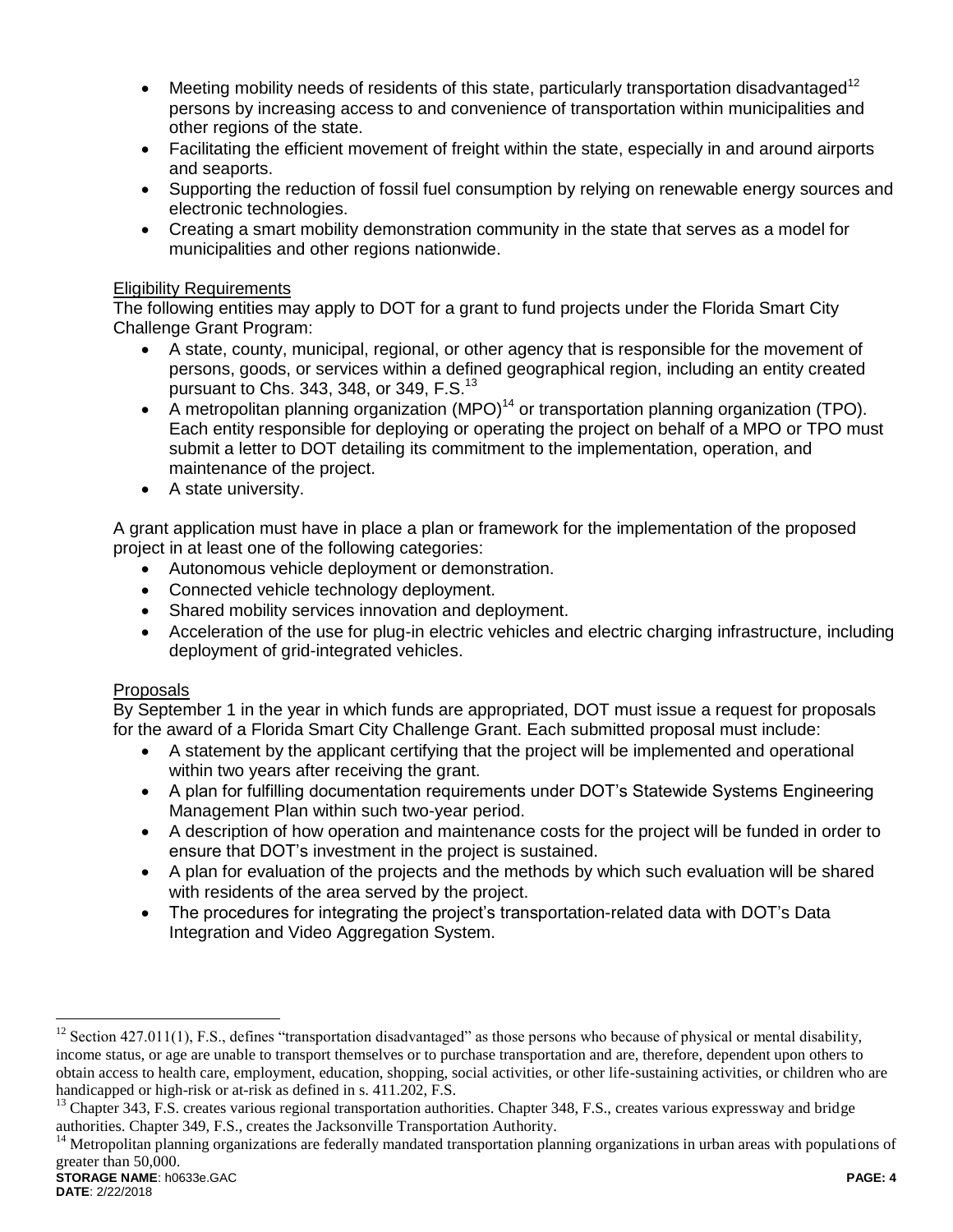### Award of Grants

Contingent upon specific appropriation by the Legislature, DOT must award a grant to at least three recipients that must be distributed to each recipient by January 1 of the fiscal year in which appropriated. The grant may fund up to 50 percent of the project's costs, with grant recipients funding at least 10 percent of the project's costs. Grant funds must be exclusively used for startup costs, including, but not limited to, acquisition of hardware, software, and assets associated with implementing the project, and may not be used for the project's operations or maintenance costs.

In selecting grant recipients, DOT must prioritize proposals demonstrating the availability of matching funds from partner organizations to fund project costs and that include a plan for documenting the acquisition of matching funds. DOT must further prioritize proposals that include matching funds from private-sector partner organizations; however, local public funds may also be used.

Matching funds may be used for costs associated with the operation, maintenance, and evaluation of the project. A grant recipient receiving matching funds must document the contribution of such funds in a quarterly report detailing the manner in which the value of such contribution is calculated.

#### Reporting Requirements

Each grant program recipient must submit a quarterly report to DOT regarding the development, implementation, and operation of the project. The report must include information documenting matching funds.

DOT must submit a quarterly report to the President of the Senate and the Speaker of the House of Representatives regarding the overall status of the grant program.

After implementation of the project is complete, each grant recipient must submit an initial report to the Governor, the President of the Senate, and the Speaker of the House of Representatives detailing the project's impact on the transportation system within the area served by the project, the extent to which the goals of the grant program have been met, and recommendations for project revisions or improvements to guide future development activities. A final report must be submitted two years after submission of the initial report.

### Administrative Support

The bill requires DOT to provide administrative support to the Florida Smart City Grant Program in order to facilitate the deployment of smart city technology within the state, including, but not limited to, expedited review of grant proposals. Within certain criteria, DOT may select an independent nongovernmental entity to assist in project construction, management, evaluation, implementation, and oversight.

### B. SECTION DIRECTORY:

Section 1 creates s. 316.0899, F.S., creating the Florida Smart City Challenge Grant Program.

Section 2 provides an effective date of July 1, 2018.

### **II. FISCAL ANALYSIS & ECONOMIC IMPACT STATEMENT**

#### A. FISCAL IMPACT ON STATE GOVERNMENT:

1. Revenues:

None.

2. Expenditures:

The bill does not appropriate funds for the Florida Smart City Challenge Grant Program.